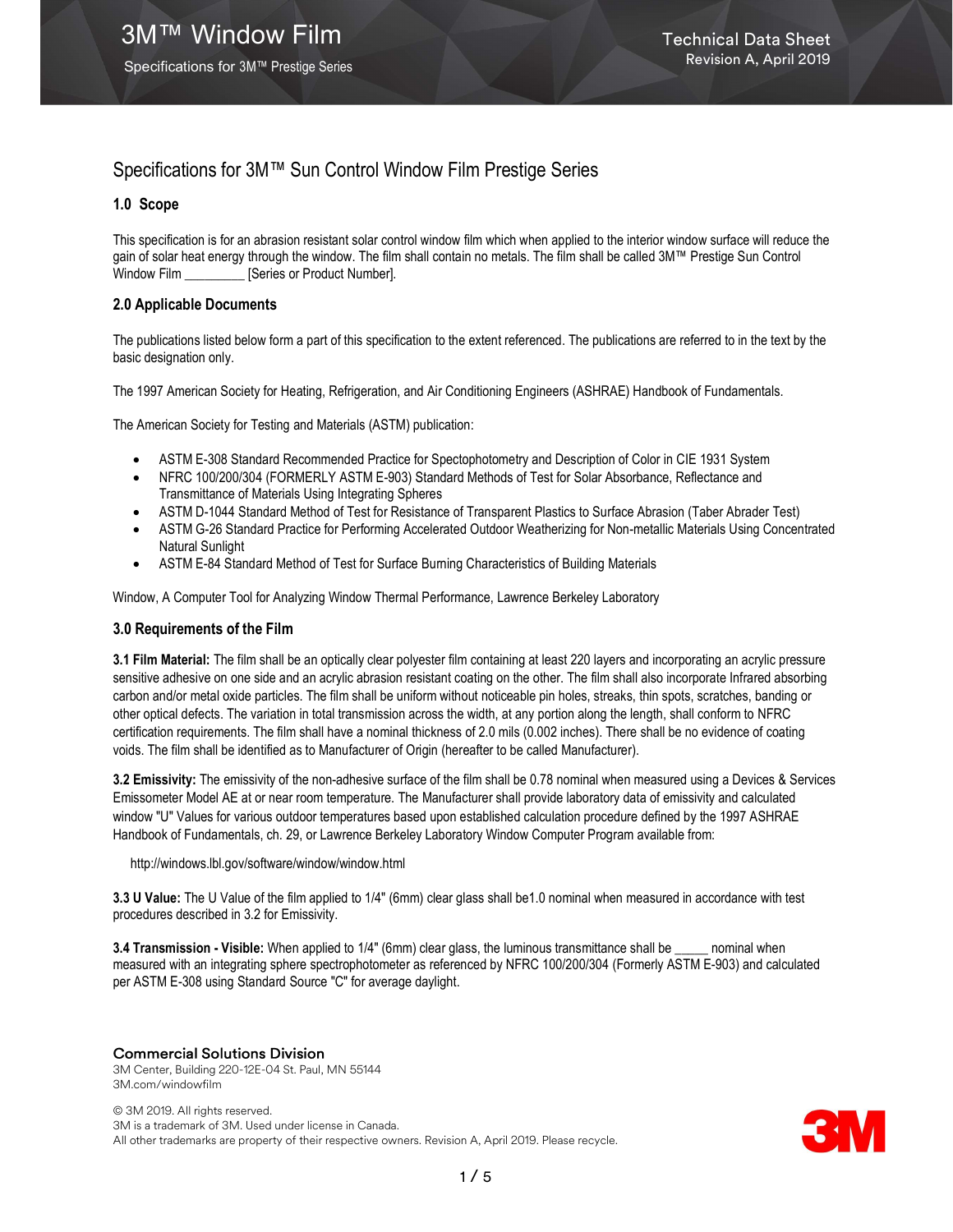Specifications for 3M™ Prestige Series

3.5 Reflection – Visible, Exterior: When applied to 1/4" (6mm) clear glass, the total luminous reflection from the glass surface shall be nominal when measured with an integrating sphere spectrophotometer as referenced by NFRC 100/200/304 (Formerly ASTM E-903) and calculated per ASTM E-308 using Standard CIE Source "C" for average daylight.

3.6 Reflection – Visible, Interior: When applied to 1/4" (6mm) clear glass, the total luminous reflection from the glass surface shall be nominal when measured with an integrating sphere spectrophotometer as referenced by NFRC 100/200/304 (FORMERLY ASTM E-903) and calculated per ASTM E-308 using Standard CIE Source "C" for average daylight.

3.7 Rejected – Ultraviolet Light: When applied to 1/4" 6mm) clear glass, the total rejection of solar ultraviolet radiation of air mass = 2 over the spectral range of 3000 to 3800 angstroms shall be 99.9% minimum when measured with an integrating sphere spectrophotometer as referenced by NFRC 100/200/304 (FORMERLY ASTM E-903).

3.8 Light to Solar Heat Gain: When applied to ¼" (6mm) clear glass, the Light to Solar Heat Gain (Defined as the ratio of visible light transmission to shading coefficient) shall be \_\_\_\_\_\_ Nominal.

3.9 Shading Coefficient: When applied to 1/4" (6mm) clear glass, the shading coefficient shall be \_\_\_\_\_ nominal (\_\_\_\_ at 60 Degrees) as measured per NFRC 100/200/304 (FORMERLY ASTM E-903) and computed in accordance with the established procedures defined by

The ASHRAE Handbook of Fundamentals.

3.10 Total Solar Energy Rejected: – 90 Degree Angle – nominal incidence

#### 3.10.1 Total Solar Energy Rejected: – 60 Degree Angle

3.11 Adhesive System: The film shall be supplied with an optically clear pressure sensitive weather able acrylic adhesive applied uniformly over the surface opposite the abrasion resistant coating.

3.12 Flammability: The Manufacturer shall provide independent test data showing that the window film shall meet the requirements of a Class A Interior Finish for Building Materials for both Flame Spread Index and Smoke Development Values per ASTM E-84.

3.13 Abrasion Resistance: The Manufacturer shall provide independent test data showing that the film shall have a surface coating that is resistant to abrasion such that, less than 5% increase of transmitted light haze will result in accordance with ASTM D-1044 using 50 cycles, 500 grams weight, and the CS10F Calibrase Wheel.

#### 4.0 Requirements of the Authorized Dealer/Applicator (ADA)

4.1 The ADA shall provide documentation that the ADA is authorized by the Manufacturer to install window film as per the Manufacturer's specifications and in accordance with specific requests as to be determined and agreed to by the customer.

4.2 Authorization of dealership may be verified through the company's ADA Identification Number.

4.3 The ADA will provide a commercial building reference list of  $($ <sub>#</sub>) properties where the ADA has installed window film. This list will include the following information:

- \* Name of building
- \* The name and telephone number of a management contact
- \* Type of glass
- \* Type of film
- \* Amount of film installed
- \* Date of completion

4.4 Upon request, the ADA will provide a Glass Stress Analysis of the existing glass and proposed glass/film combination as recommended by the film Manufacturer.

4.5 Upon request, the ADA will provide an application analysis to determine available energy cost r education and savings.

#### Commercial Solutions Division

3M Center, Building 220-12E-04 St. Paul, MN 55144 3M.com/windowfilm

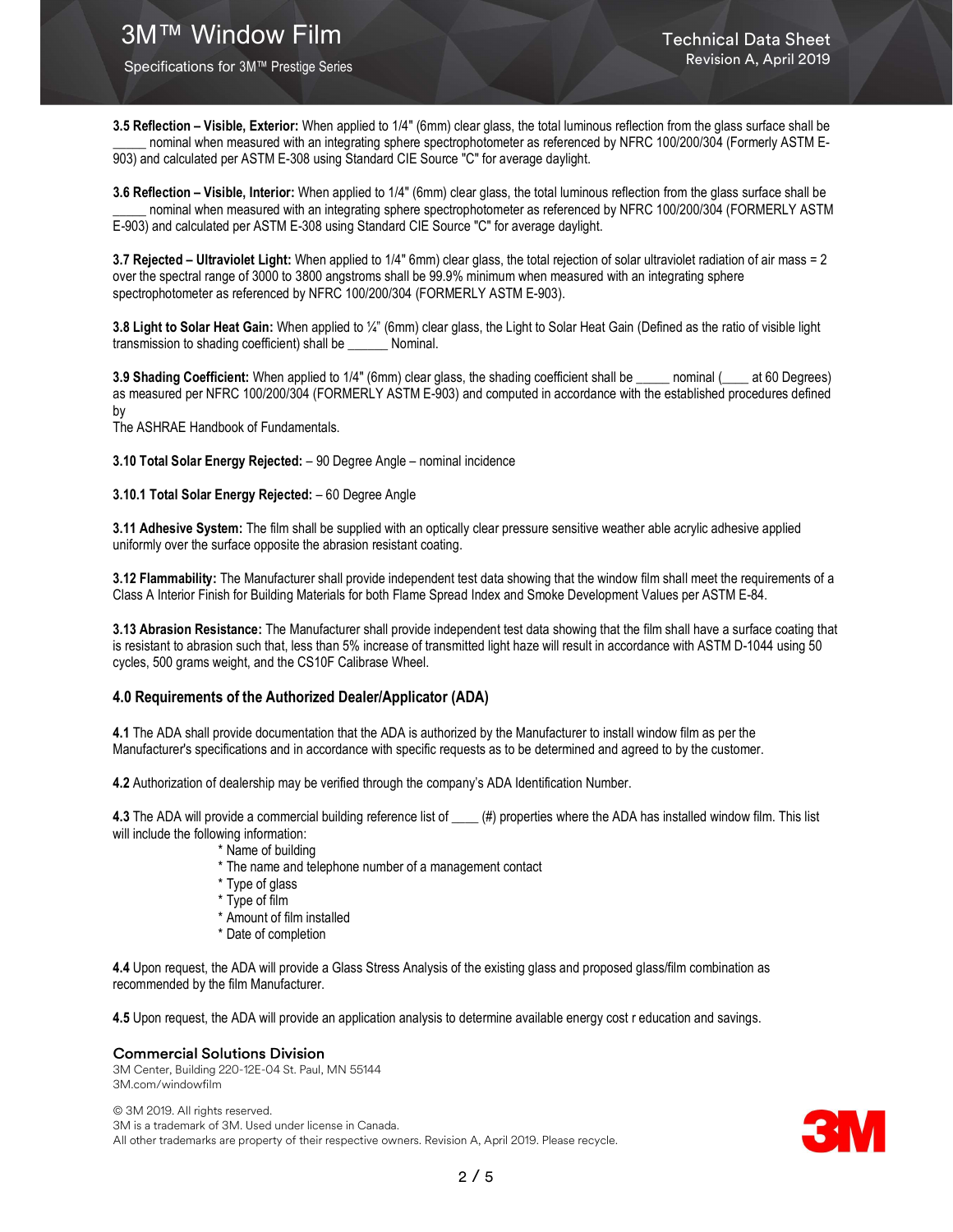# **3M™ Window Film Technical Data Sheet**

## 5.0 Requirements of the Manufacturer

5.1 The Manufacturer will ensure proper quality control during production, shipping and inventory, clearly identify and label each film core with the product designation and run number.

5.2 Materials shall be manufactured by:

3M Commercial Solutions Division 3M Center Building 280 St. Paul, MN 55144-1000

5.3 3M CSD Point of Contact: Jennifer Daly 651-737-1281

Purchased Through: Energy Products Distribution 9223 Harford Road Baltimore, MD 21234 1-800-537-3911 | info@epdwindowfilm.com

## 6.0 Application

6.1 Examination: Examine glass surfaces to receive new film and verify that they are free from defects and imperfections which will affect the final appearance. Correct and/or note all such deficiencies to the owner prior to commencing film application.

#### 6.2 Preparation:

- a. The use of protective tarps and/or drop cloths to cover office interior furnishing near the window is recommended.
- b. The window and window framing will be cleaned thoroughly with a neutral cleaning solution. The inside surface of the window glass shall be bladed with industrial razors to ensure the removal of any foreign contaminants.
- c. Toweling or other absorbent material shall be placed on the window sill or sash to absorb moisture generated by the film application process.

6.3 Installation: The film shall be applied as to the specifications of the Manufacturer by an ADA.

- a. Materials will be delivered to the job site with the manufacturer's labels intact and legible.
- b. Film edges shall be cut neatly and square at a uniform distance of 1/8" (3mm) to 1/16" (1,5mm) of the window sealing device.
- c. Edge Seal None required. 3M Sun Control Window Film Prestige Series do not contain metals.
- d. Water and film slip solution shall be used on the window glass and adhesive to facilitate the proper positioning of the film.
- e. To ensure efficient removal of excess water from the underside of the film and to maximize bonding of the pressure sensitive adhesive, polyplastic bladed squeegees shall be used.
- f. Upon completion, the film may have a dimpled appearance from residual moisture. Said moisture shall, under reasonable weather conditions, dry flat with no moisture dimples within a period of 30 calendar days when viewed under normal viewing conditions.

After installation, any left over material and/or debris will be removed and the work area will be returned to original condition. ADA will protect the film before, during and after the installation.

## 7.0 Cleaning

The film may be washed using common window cleaning solutions, including ammonia solutions, 30 days after application. Abrasive type cleaning agents and bristle brushes which could scratch the film must not be used. Synthetic sponges or soft cloths are recommended.

## 8.0 Warranty

Films Covered: Prestige 20, Prestige 40, Prestige 50, Prestige 60 & Prestige 70.

8.1 The application shall be warranted by the film manufacturer (3M) for a period of Fifteen (15) years in that the film will maintain solar reflective properties without cracking, crazing, delaminating, bubbling, peeling or discoloration. In the event that the product is found to be defective under warranty, the seller will replace such quantity of the film proved to be defective and will additionally provide the removal and reapplication labor free of charge.

## Commercial Solutions Division

3M Center, Building 220-12E-04 St. Paul, MN 55144 3M.com/windowfilm

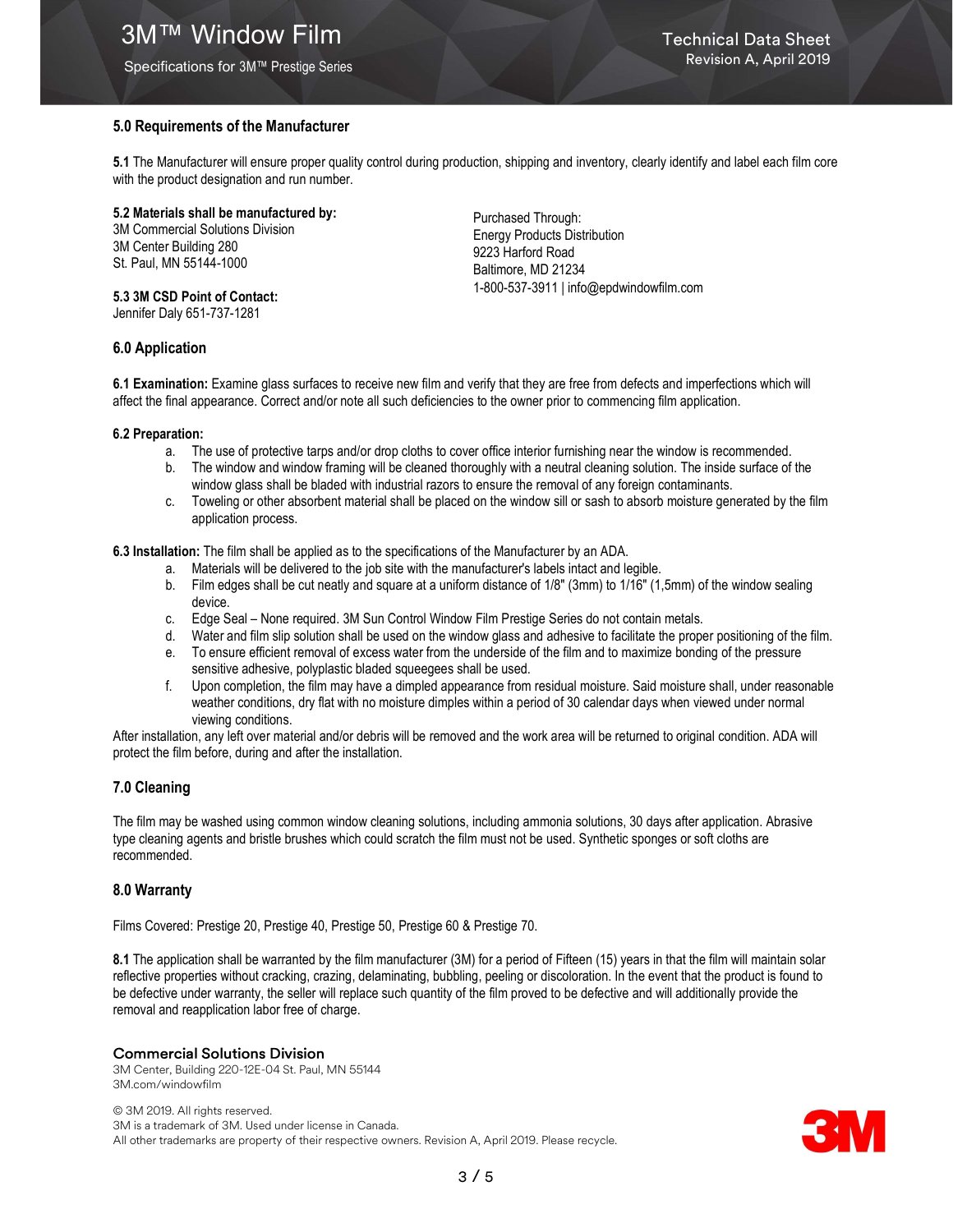Specifications for 3M™ Prestige Series

8.2 The film manufacturer (3M) also warrants against glass failure (maximum value \$500 per window) due to thermal shock fracture of glass provided the film is applied to recommended types of glass and the failure occurs within sixty (60) months from the start of application. Any glass failure must be reviewed by the film manufacturer (3M) prior to replacement.

| Section | Title                                                      | <b>3M Window Films</b> |             |             |             |             |
|---------|------------------------------------------------------------|------------------------|-------------|-------------|-------------|-------------|
|         | Film                                                       | <b>PR20</b>            | <b>PR40</b> | <b>PR50</b> | <b>PR60</b> | <b>PR70</b> |
| 3.1     | Thickness (mils)                                           | >2.0                   | >2.0        | >2.0        | >2.0        | >2.0        |
|         | (inches)                                                   | 0.002                  | 0.002       | 0.002       | 0.002       | 0.002       |
| 3.3     | U value                                                    | 1.03                   | 0.99        | 0.99        | 0.99        | 0.99        |
| 3.4     | Visible Light Transmission                                 | 21%                    | 39%         | 50%         | 60%         | 69%         |
| 3.5     | Visible Light Reflection - Exterior                        | 6%                     | 7%          | 8%          | 8%          | 9%          |
| 3.6     | Visible Light Reflection - Interior                        | 5%                     | 7%          | 7%          | 8%          | 9%          |
| 3.7     | <b>Ultraviolet Rejection</b>                               | 99.90%                 | 99.90%      | 99.90%      | 99.90%      | 99.90%      |
| 3.8     | Light to Solar Heat Gain                                   | 0.5                    |             | 1.1         | 1.3         | 1.4         |
| 3.9     | Shading Coefficient - 90 degrees (normal incidence)        | 0.44                   | 0.46        | 0.5         | 0.54        | 0.58        |
| 3.10.1  | Total Solar Energy Rejected -90 degrees (normal incidence) | 62%                    | 60%         | 56%         | 53%         | 50%         |
| 3.10.2  | TSER - 60 Degree Angle                                     | 66%                    | 66%         | 63%         | 61%         | 59%         |

Note: Performance based upon ¼ clear glass \*IR rejection measured from 900-1000nm

Commercial Solutions Division 3M Center, Building 220-12E-04 St. Paul, MN 55144 3M.com/windowfilm